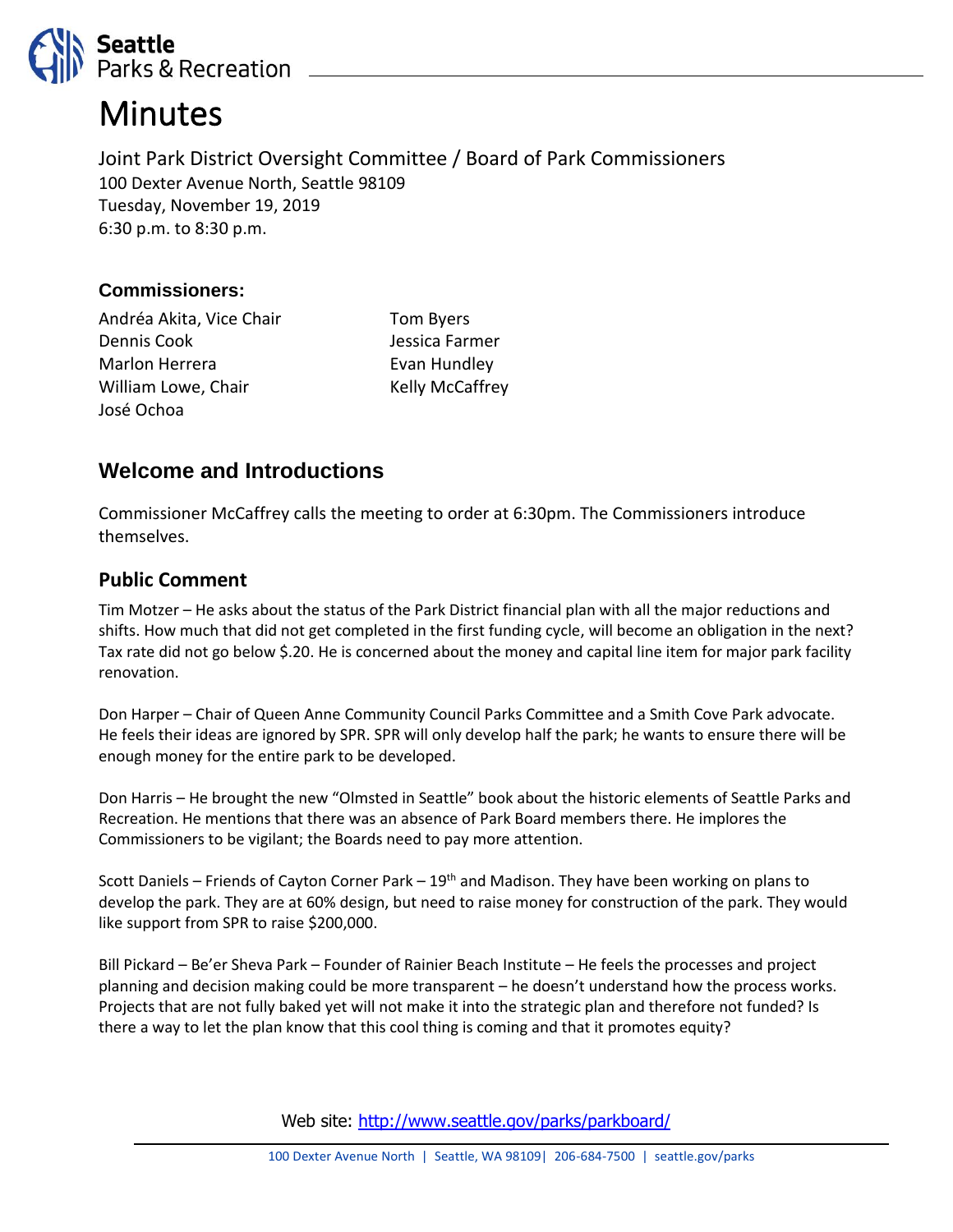David Folweiler – There is a piece of SPU property at the end of 24<sup>th</sup> Avenue NW and he would like it developed into a park once SPU has finished putting in the Combined Sewer Overflow (CSO). He suggests SPR and SPU should partner and do something unique there.

Donna Hartmann-Miller – She is concerned about the Park District. She wants to emphasize what Donald Harris said about the Board members being more actively advocating for SPR budget issues.

## **Superintendent's Update**

Superintendent Aguirre Aguirre, Superintendent, Seattle Parks and Recreation

Superintendent Aguirre responds to public comment.

In response to public comment:

To Tim Motzer – Capital funding for projects will be carried forward; the only one still on the backburner is Loyal Heights; still trying to figure out what to do with that one. Initial assessment was much higher than anticipated; hard to know if there is enough money until they go out for bid. Superintendent Aguirre says that part of Park District funding is to deal with deferred maintenance. Some of the new approaches will talk about life cycle replacement.

Don Harper – There is not enough funding in the current pot for all of the amenities. SPR selected the west side to leverage grants for the athletic field. The entire project budget is double so they are taking the park in installments. They intend to finish the park as designed.

Donald Harris – Olmsted, trails, homelessness task forces will continue and they will educate the Boards to make sure their input is included in the Financial Planning process.

Scott Daniels – Superintendent Aguirre will figure out who he needs to talk to about his park project.

Bill Pickard – The process and timing are confusing; especially when one layers in the timing of various grant programs. SPR is trying to build more flexibility in the budgeting. Staff are creating a stage gating process to allow for more deliberate funding.

 $24<sup>th</sup>$  Ave NW – Superintendent Aguirre will look into it. Capital subcabinet – put it on the agenda and talk with Mami Hara at SPU.

Medgar Evers Pool will reopen on November 25.

SPR presented to Park District Board (City Council) – next Monday is the next Park District Board meeting where they will be adopting tax rate and budget.

Upcoming Events

- 30<sup>th</sup> Anniversary of Teen Late Night program Friday, December 13 at Rainier Community Center;
- Green Lake Pathway of Lights December 14 from 4:30pm to 7:30pm
- Denny Awards Annual awards ceremony SPR holds to honor volunteers. Three of the winners align with SPR's values of: healthy people, healthy environment, strong communities. The awards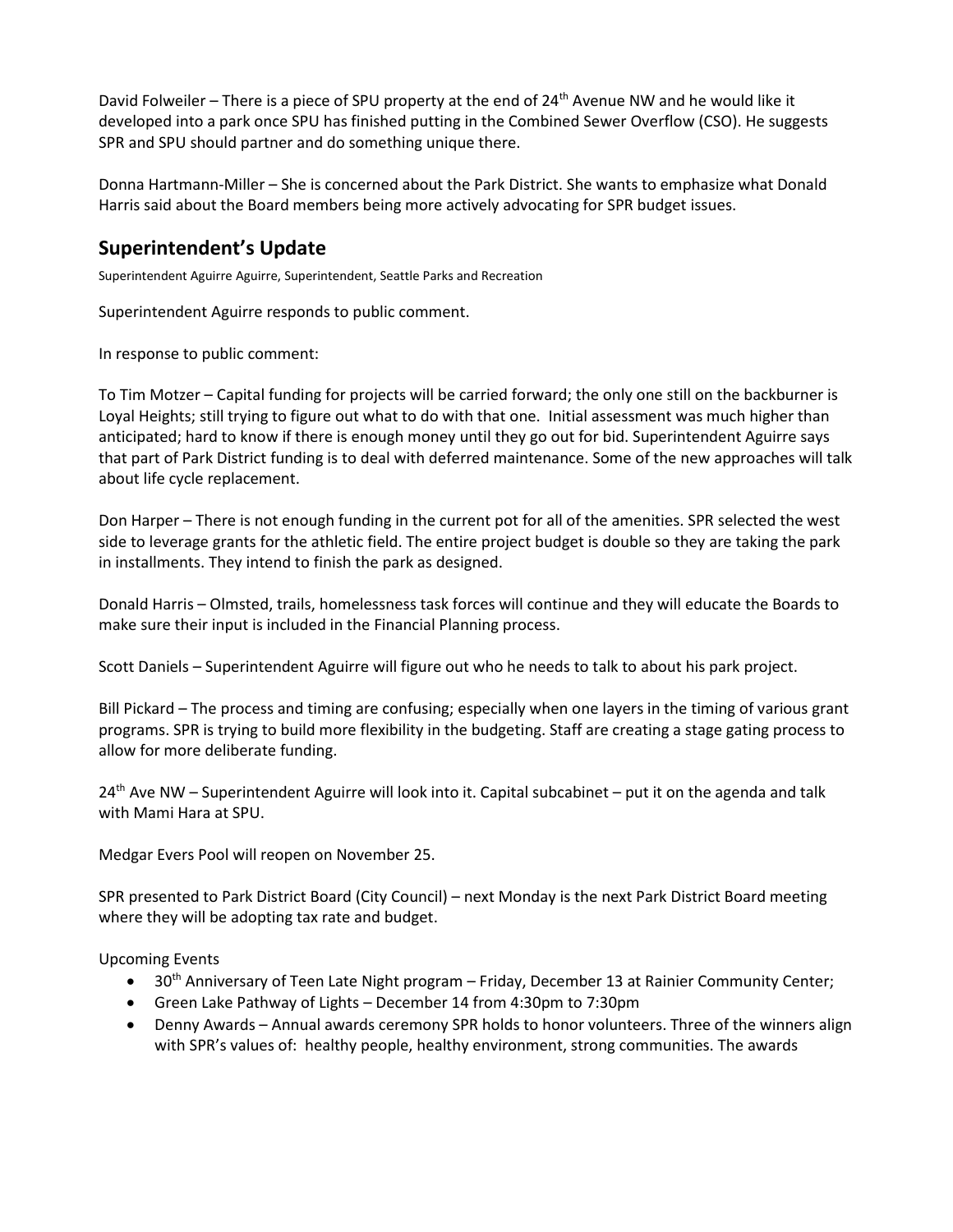announced today. William Lowe, Chair of the Board of Park Commissioners is receiving the Superintendent's Award.

SPR Planning and Accounting moved to Elliott from the International District.

Next Door News –

- Jackson Park Golf Course Superintendent Aguirre has not met with developers regarding selling Jackson Park Golf Course.
- Elizabeth Campbell posted on next door that Superintendent Aguirre supports the lawsuit to prevent housing at Fort Lawton. It is not true.

#### **Old/New Business**

PDOC met with Councilmember Juarez to unfix the assessment rate to the spending plan. This was articulated in the letter and in person to Councilmember Juarez. Councilmember Juarez suggested the Board communicate with all of the Councilmembers.

Commissioners Herrera, Copeland, Byers and McCaffrey were at the meeting. They stayed true to their message of the mid-term report. They talked about using the PDOC district representatives to interact with the City Council. The subcommittee worked well. Commissioner Herrera suggests forming a subcommittee to continue relationship building with councilmembers and being strategic with it. He suggests sending congratulations notes to new Councilmembers. Alex Pederson starts on the 26<sup>th</sup>. Superintendent Aguirre says SPR staff will take him on a tour of his district; invite commissioners to join him.

The subcommittee could identify staff on each team who will work on SPR issues. Deepa volunteers to work on the subcommittee with Tom, Dewey and Marlon. Potential to create specific opportunities for each district; the board discuss the Open Public Meetings Act and ensuring they are always mindful of it.

In terms of timing, it will be the end of January for Councilmember staff for SPR will be identified.

The Commissioners thank Commissioner McCaffrey for all of her efforts with the letter and coordinating the letter with Councilmember Juarez.

Commissioner Byers mentions the tax rate is confusing and the complexities of the Park District. He suggests coming up with an approach to teach the Park District to the new councilmembers. Marlon is happy to work on a visual. The Park District is recondite.

When will committee assignments be made? They will be made early in the new year. Subcommittee will find out new committee assignments.

# **Update on the Strategic Plan**

Kathleen Conner and Selena Elmer, Strategic Advisors, Seattle Parks and Recreation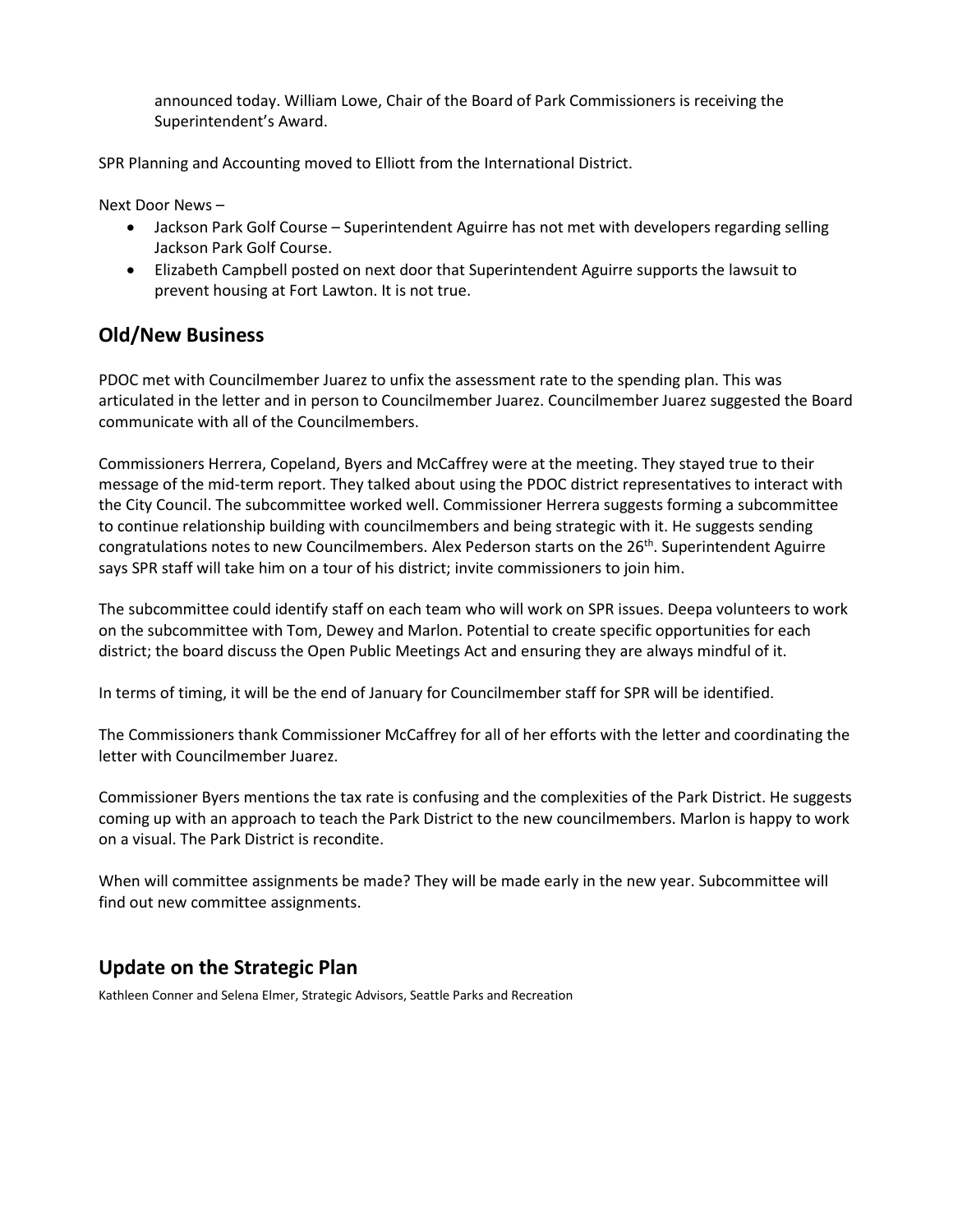Superintendent Aguirre introduces the draft of the Strategic Plan; he is excited to get more feedback from the Board. This is based on much public and staff input.

It will guide the next planning; it reflects work they are already doing and work they will do as Seattle grows and changes. Thanks Kathleen for her work.

Break up for small group discussion; send written comments by December 1. Kathleen will send out the electronic tomorrow. It will be posted on the Park Board and PDOC websites also.

Kathleen reviews the draft Strategic Plan, which can be foun[d here.](https://www.seattle.gov/Documents/Departments/ParksAndRecreation/PDOC/Agendas/Strategic%20Plan%20Review%20Draft%20_11.6.19.pdf)

There is a wealth gap and people of color are affected more dramatically with the changing city. This plan hopes to address these inequities over time.

The State of Play Report – only 19% youth are meeting the 60 minutes of physical activity per day.

The plan is such that people can pick up this draft plan and learn about the department and the vision for moving forward.

Any gaps? Something SPR overlooked? There are no projects named because that will happen during the financial plan.

Kathleen asks the Board to think about how they see the strategic plan informing their work with PDOC/Park Board or community volunteer work?

- Commissioner Sivarajan raised a point about pathway to equity informing strategies. She sees a clear connection between what we know and pathway to equity but not to the strategies. She suggests calling out equity in the strategies. Selena mentions the strategies will be color coding and suggests a symbol.
- Strategies need to be clustered (color coding?) to create memorable actions. Staff did a great job with the equity piece. There's another dimension – 25% of neighbors are brand new; equitable and welcoming city; building stronger communities could be elevated to make it more welcoming.
- Grouping strategies based on internal or external, giving it a sense of order or scale.
- Speaking to the growth and historical context, referring to the Legacy Plan and more in the introduction to add better context.
- Organizational excellence included in 'Where We Are Going' but not in 'Who We Serve'?
- 'What We Offer', page 5 include specialty gardens?
- Timeframe for the plan is not called out.
- Love to see numbering or lettering scheme.
- Looking to the future  $-$  it would be great if it touches on how people can remain involved
- Organizational excellence public interface with find it, fix it; p.16; note that next step that this will be incorporated into work plan.
- There is a lot of staff retiring during the 12 years of this plan but recognize succession planning and retaining institutional knowledge.
- Strong communities adapting to community needs over time.